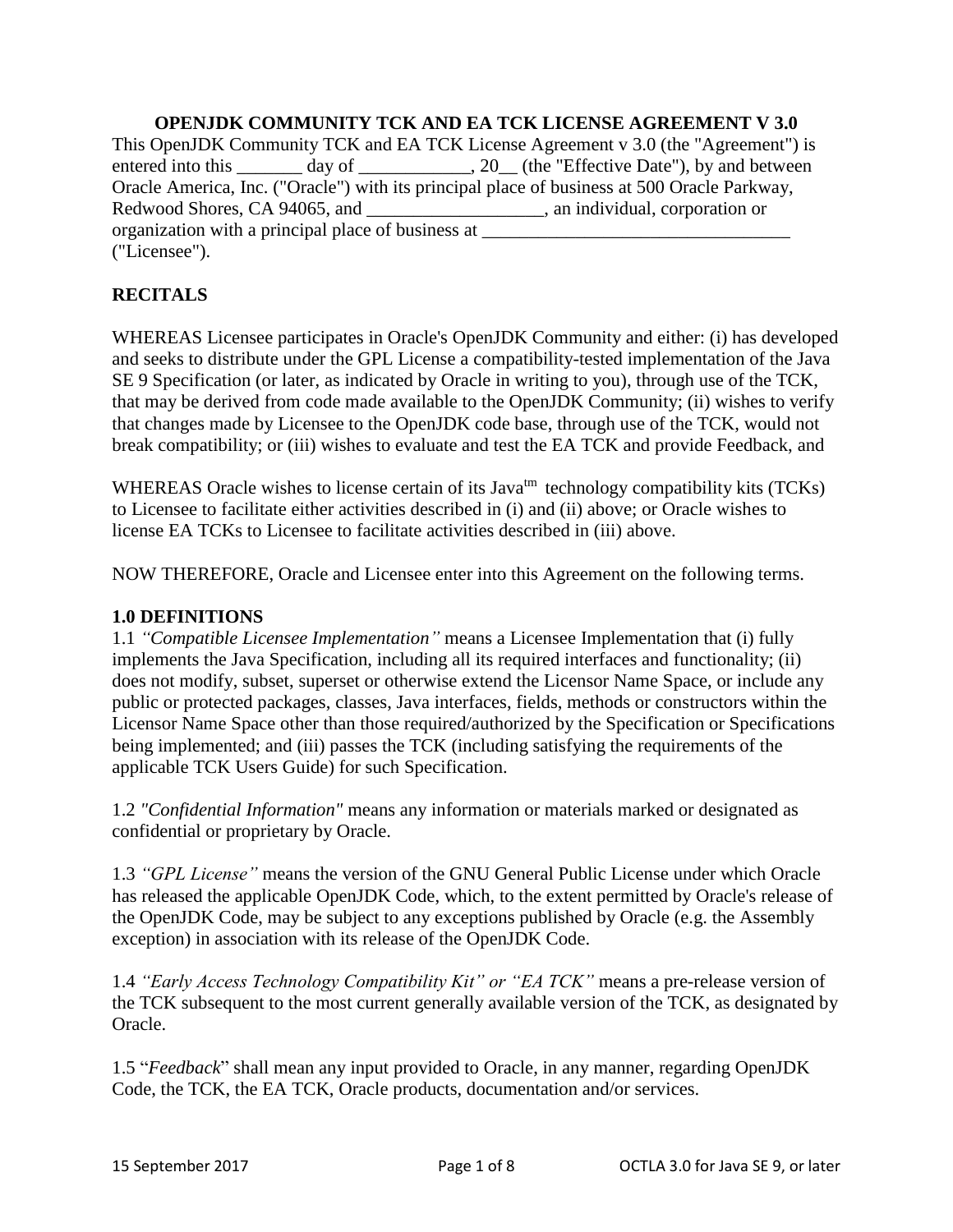1.6 *"Intellectual Property Rights"* means worldwide rights arising under contract, statute or common law, whether or not perfected, and associated with: (a) patents and patent applications; (b) works of authorship, including copyrights, mask works, and moral rights; (c) the protection of trade and industrial secrets and confidential information; (d) any rights analogous to those set forth herein and any other proprietary rights relating to intangible or intellectual property now existing or later recognized in any jurisdiction (excluding trademarks, service marks, trade names, and trade dress); and (e) divisions, continuations, renewals, reissuances, reexaminations, applications, registrations, and any extensions of the foregoing (as applicable), now existing or hereafter filed, issued or acquired.

1.7 "*Java Specification*" means the written specification for Java SE 9, or later, technology.

1.8 "*Licensor Name Space*" means the public class or interface declarations whose names begin with "java", "javax", "com.Oracle", "com.Sun" or their equivalents in any subsequent naming convention adopted by Oracle through the Java Community Process, or any recognized successors or replacements thereof.

1.9 *"Licensee Implementation(s)"* means Licensee's implementation, in whole or in part and which may include significant modifications to the OpenJDK Code, of the Java Specification, where such implementation is substantially derived from and would be considered a derivative work of the OpenJDK Code and, if distributed to a third party, is distributed only under the GPL License.

1.10 *"OpenJDK Code"* means the Java SE 9, or later, source code as made available to participants in Oracle's OpenJDK program, which is described at http://openjdk.java.net or such successor location as Oracle may determine.

1.11 "*OpenJDK Mailing Lists*" means all of the mailing lists on [http://mail.openjdk.java.net](http://mail.openjdk.java.net/) or such successor location as Oracle may determine.

1.12 "*Technology Compatibility Kit" or "TCK"* means the most current generally available Test Suite and related documentation as designated by Oracle, for example, the TCK Users Guide, as made available to Licensee and may be revised by Oracle during the Term, associated with the Java Specification and that are provided so that Licensee may determine if its Implementation is compliant with the Specification.

1.13 *"Term"* means the term of the Agreement as specified in Section 7.1.

1.14 "*Test Suite*" means the test suites, test harness and other testing or measurement tools, as made available to Licensee and may be revised by Oracle during the Term, associated with the Java Specification.

1.15 *"Trademark License"* means a separate agreement, if any, entered into by the parties that specifies the terms and conditions related to the use of trademarks, logos and branding in connection with Licensee Implementations.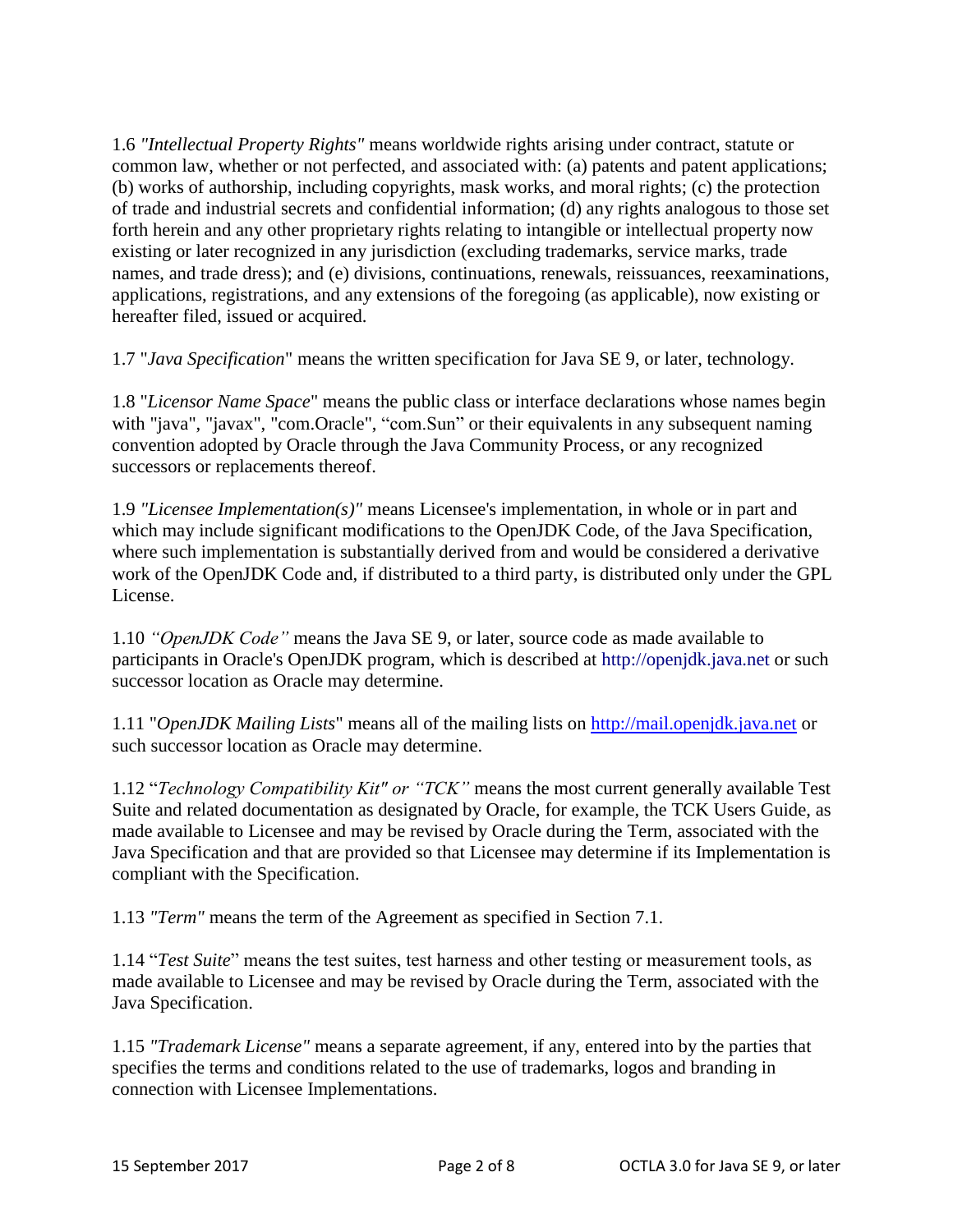### **2.0 LICENSE GRANTS**

### 2.1 *License Grant for the TCK.*

(a) Limited Grant. Subject to and conditioned upon its Licensee Implementation (i) including no code licensed directly or indirectly from Oracle, or any derivatives of such code, other than OpenJDK Code made available under the GPL, and, (ii) if such Implementation has or is to be distributed to a third party, its being distributed under the GPL License, Oracle hereby grants to Licensee, to the extent of Oracle's Intellectual Property Rights in the TCK, a worldwide, personal, non-exclusive, non-transferable, limited license to use the TCK internally and solely for the purpose of developing and testing Licensee Implementation. No license is granted for any other purpose, including any of the activities described in Section 2.1(b).

(b) Additional Limitations. Licensee may not: (i) sublicense, distribute or otherwise make the TCK(s) available to any third party, except that Licensee may share comments or questions concerning its use or the results of using the TCK (including relevant excerpts of the TCK itself, provided such TCK excerpts are inherently part of such test results) ; (ii) create derivative works of the TCK(s); (iii) distribute a Licensee Implementation under any license other than a GPL License, except that Licensee may provide a Licensee Implementation to Oracle under the terms of a Oracle Contributor Agreement and may post portions of a Licensee Implementation on OpenJDK Mailing Lists if and as permitted under the Terms of Use applicable to such OpenJDK Mailing List; (iv) test a third party's Licensee Implementation or other work, other than as part of your own Licensee Implementation which otherwise meets the conditions of  $(i) - (v)$  of this Section (b); or (v) make claims of comparative compatibility (for example, a claim either that the Licensee Implementation is "90% compatible" or that the Licensee Implementation is "more compatible" than another implementation).

#### 2.2 *License Grant for the EA TCK*.

Limited Grant. Oracle hereby grants to Licensee, to the extent of Oracle's Intellectual Property Rights in the EA TCK, a worldwide, personal, non-exclusive, non-transferable, limited license to internally evaluate the EA TCK solely for the purpose of discovering bugs, omissions or other similar issues. No license is granted for any other purpose, including any of the activities described in Section 2.1.

In consideration of such evaluation of the EA TCK by Licensee, Licensee agrees to provide Feedback to Oracle using customary channels and methods. Licensee grants to Oracle a worldwide, royalty-free, non-exclusive, perpetual, and irrevocable right to use Feedback for any purpose, including but not limited to, incorporation of such Feedback into OpenJDK Code, the TCK, or other software products. Feedback shall be Confidential Information.

2.3 *Proprietary Rights Notices*. Licensee shall not remove any copyright notices, trademark notices or other proprietary legends of Oracle or its suppliers contained on or in the TCK and EA TCK, and shall incorporate such notices in all copies of any TCK and EA TCK. Licensee shall comply with all reasonable requests by Oracle to include additional copyright or other proprietary rights notices of Oracle or third parties from time to time.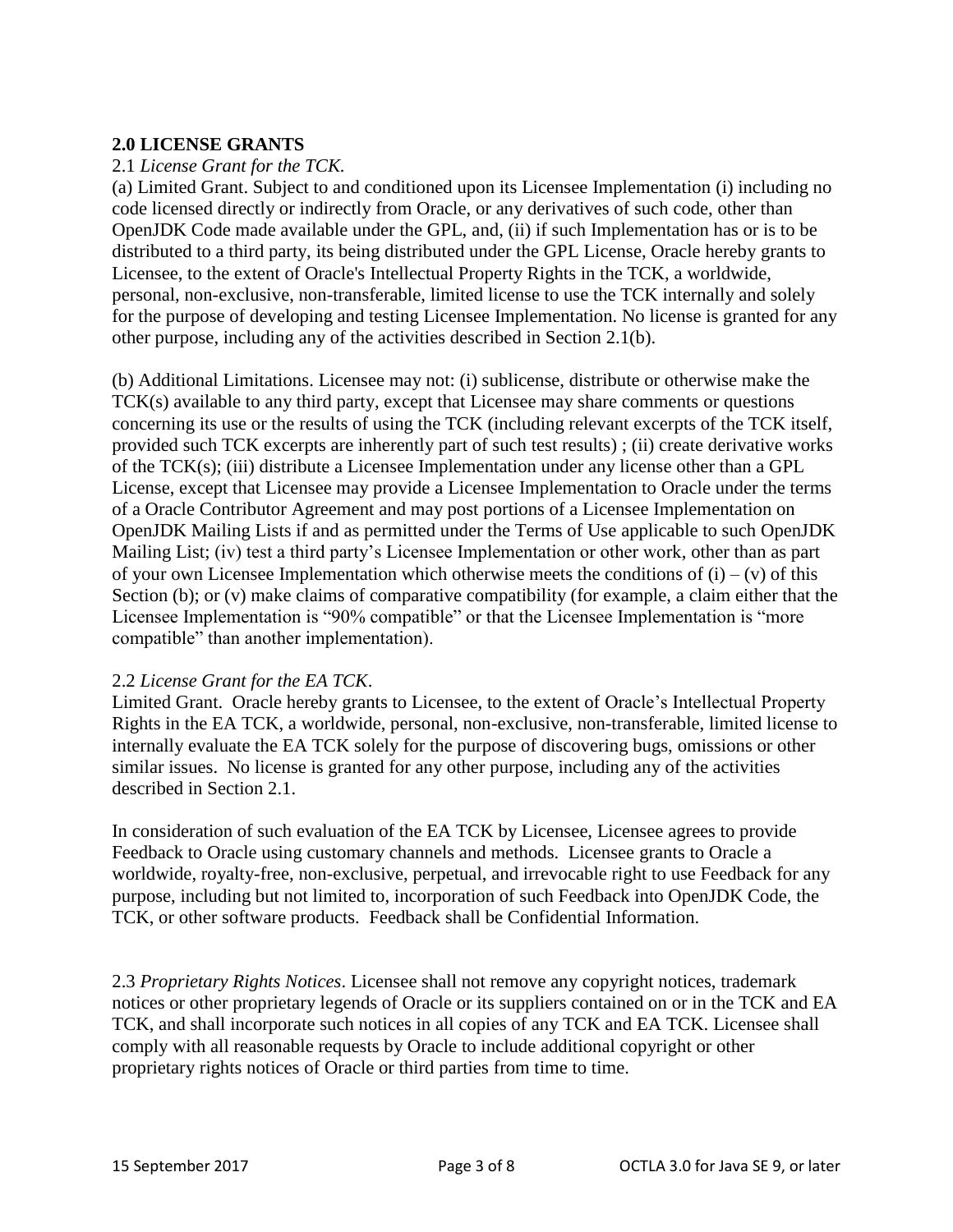2.4 *Branding*. No right, title, or interest in or to any trademarks, service marks, or trade names of Oracle or Oracle's licensors are granted hereunder. Such rights, if any, concerning a Compatible Licensee Implementation may be obtained pursuant to a Trademark License with Oracle. Java, and Java-related logos, marks and names are trademarks or registered trademarks of Oracle America, Inc. in the U.S. and other countries.

2.5 *No Other Grant*. This Agreement does not grant to Licensee any right or license, under any Intellectual Property Rights of Oracle or otherwise, except as expressly provided in this Section 2.0, and no other right or license is to be implied by or inferred from any provision of this Agreement or by the conduct of the parties.

# **3.0 SUPPORT AND UPGRADES**

Nothing in this Agreement shall obligate Oracle to provide any upgrades or updates, technical support or other assistance concerning the TCK or EA TCK to Licensee or to any distributor or customer of Licensee for its Licensee Implementations.

# **4.0 DISCLAIMER OF WARRANTY**

ORACLE PROVIDES THE TCK AND EA TCK TO LICENSEE ON AN "AS IS" BASIS. ALL REPRESENTATIONS AND WARRANTIES, INCLUDING ANY IMPLIED WARRANTY OFMERCHANTABILITY, FITNESS FOR A PARTICULAR PURPOSE OR NONINFRINGEMENT ARE HEREBY DISCLAIMED.

# **5.0 CONFIDENTIAL INFORMATION**

5.1 *Duty of Confidentiality*. Licensee will protect the TCK and EA TCK as Confidential Information protected under this Section 5.0. Licensee may not: (i) disclose Confidential Information to any third party, except that Licensee may exchange comments or questions concerning its use or the results of using the TCK, including relevant excerpts of the TCK, provided such TCK excerpts are inherently part of such results, but not the non-relevant portions of the TCK itself; or (ii) use Confidential Information except for the purpose of developing and testing Licensee Implementations. The Licensee will protect the confidentiality of Confidential Information to the same degree of care, but no less than reasonable care, as such party uses to protect its own Confidential Information. Obligations regarding Confidential Information will expire three (3) years from the date of receipt of the Confidential Information, except for source code, which will be protected by Licensee in perpetuity.

5.2 *Exceptions*. The obligations set forth in this Section 5.0 will not apply to any portion of Confidential Information which a receiving party can demonstrate: (a) through no act or failure to act on the part of the receiving party, is now or hereafter becomes, generally known in the software industry; (b) is hereafter rightfully furnished to the receiving party by a third party without restriction on disclosure; or (c) is independently developed by the receiving party without any use of Confidential Information.

5.3 *Residual Rights*. You may, subject to Oracle's copyrights or patent rights, use any information retained in your unaided memory after accessing the TCK or EA TCK.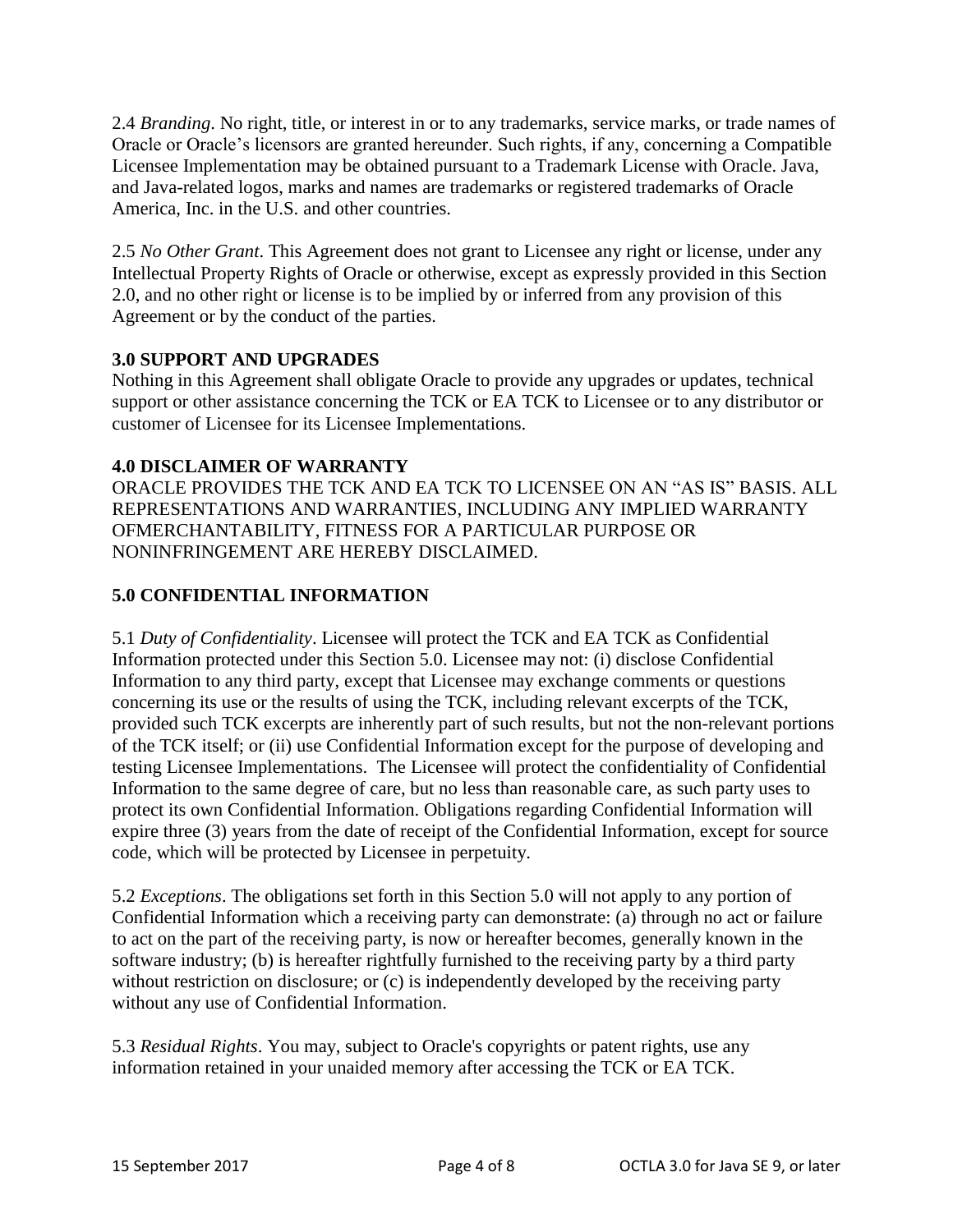# **6.0 LIMITATION OF LIABILITY**

Except for violation of Oracle's Intellectual Property Rights, or breach of Sections 2.0 or 5.0: (a) each party's liability to the other for claims relating to this Agreement, whether for breach or in tort, shall be limited to \$10,000.00; (b) IN NO EVENT WILL ORACLE BE LIABLE FOR ANY INDIRECT, INCIDENTAL, SPECIAL, CONSEQUENTIAL OR PUNITIVE DAMAGES IN CONNECTION WITH OR ARISING OUT OF THIS AGREEMENT (INCLUDING LOSS OF PROFITS, USE, DATA, OR OTHER ECONOMIC ADVANTAGE), NO MATTER WHAT THEORY OF LIABILITY, EVEN IF IT HAS BEEN ADVISED OF THE POSSIBILITY OR PROBABILITY OF SUCH DAMAGES AND WHETHER OR NOT SUCH DAMAGES ARE FORSEEABLE; and (c) LIABILITY SHALL BE SO LIMITED AND EXCLUDED, EVEN IF ANY REMEDIES PROVIDED FOR IN THIS AGREEMENT FAIL OF THEIR ESSENTIAL PURPOSE. The provisions of this Section 6.0 allocate the risks under this Agreement between Oracle and Licensee and the parties have relied upon the limitations set forth herein in determining whether to enter into this Agreement.

### **7.0 TERM AND TERMINATION**

7.1 *Term*. The Term of this Agreement shall begin on the Effective Date and shall continue for a period of three (3) years unless terminated earlier as provided below. If not terminated earlier, the Agreement shall thereafter automatically be extended for up to five (5) additional one (1) year terms unless either party provides written notice of its desire to terminate the Agreement to the other party at least thirty (30) days prior to the expiration of the then-current annual term. In addition, termination is permitted: (a) by either party for the other party's breach of this Agreement, upon thirty (30) days written notice to the other party and an opportunity to cure within such thirty (30) day period; or (b) by Oracle upon any action by Licensee alleging that use or distribution of the TCK or EA TCK or an implementation of the Java Specification by Oracle or any of Oracle's licensees of the TCK or EA TCK infringes a patent of Licensee.

7.2 *Effect of Expiration or Termination*. Upon expiration or termination of this Agreement, Licensee shall promptly: (a) permanently destroy or disable all copies of the TCK, EA TCK, and any Confidential Information remaining in Licensee's possession or control, except as specifically permitted in writing by Oracle; and (b) upon Oracle's request, provide Oracle with a written statement certifying that Licensee has complied with the foregoing obligations. All rights and licenses granted to Licensee shall terminate upon such termination.

7.3 *Non-Exclusive Rights*. The rights of Oracle under this Section 7.0 are in addition to any other rights and remedies permitted by law or equity under this Agreement.

7.4 *Survival*. The parties' rights and obligations under Sections 4.0, 5.0, 6.0, 7.0 and 8.0, shall survive expiration or termination of this Agreement, and in addition Oracle's rights and Licensee's obligations under Section 2.0 shall survive.

#### **8.0 MISCELLANEOUS**

8.1 *Notices*. All written notices required by this Agreement must be delivered in person or by means evidenced by a delivery receipt and will be effective upon receipt at the addresses specified below.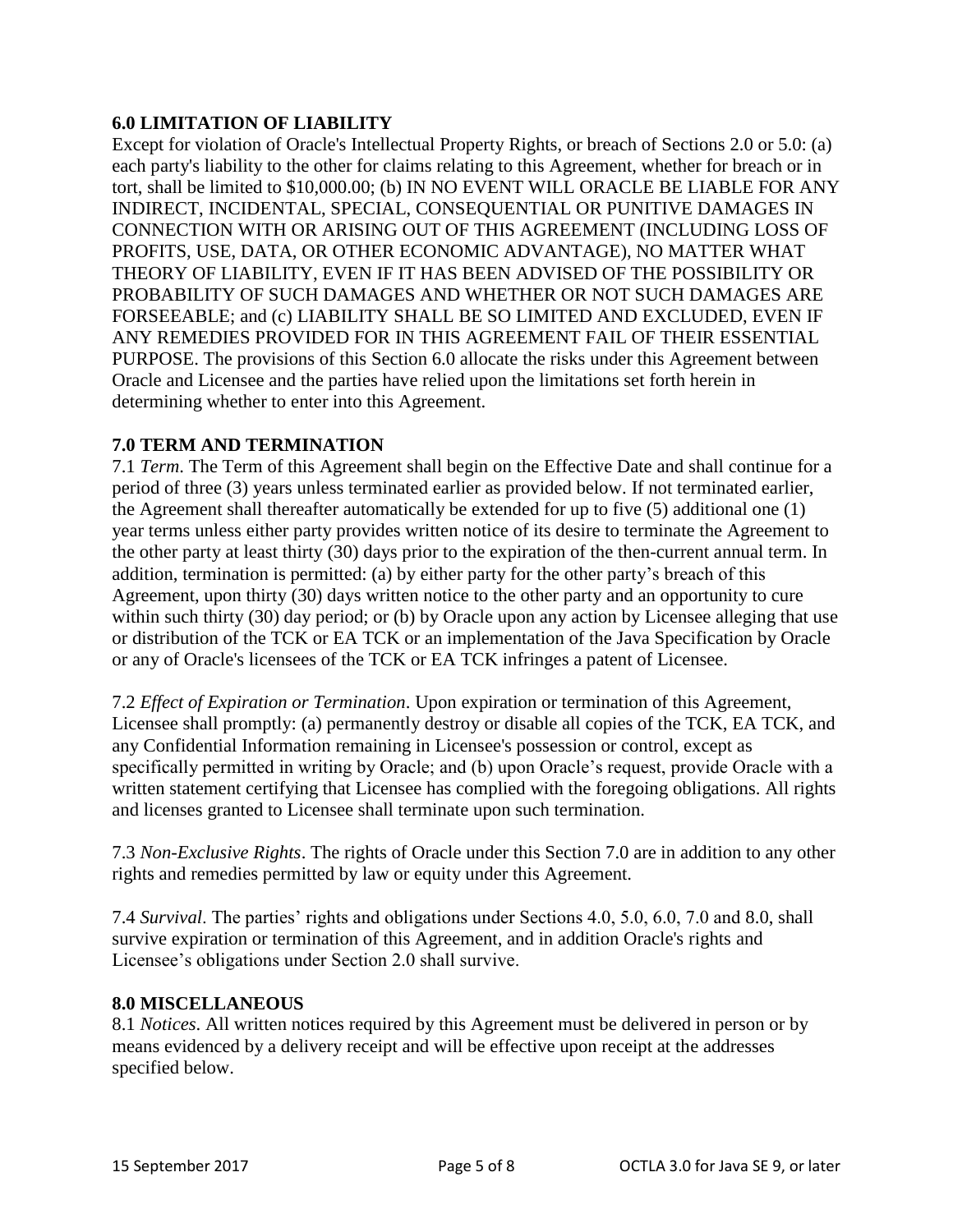Oracle: Licensee:

| Oracle America, Inc.                     |  |
|------------------------------------------|--|
| 500 Oracle Parkway                       |  |
| Redwood City, California 94065           |  |
| Attn.: Vice President Legal, Development |  |
| cc: Oracle Development and               |  |
| <b>Engineering Legal Department</b>      |  |

Each party shall notify the other party in writing sent to the address above of any changes to the foregoing information.

8.2 *Marketing and Press Announcements*. Licensee hereby authorizes Oracle to include Licensee in a published list of licensees of the specific TCK(s) licensed hereunder.

8.3 *Waiver.* Any express waiver or failure to exercise promptly any right under this Agreement will not create a continuing waiver or any expectation of non-enforcement.

8.4 *Partial Invalidity*. If any of the above provisions are held to be in violation of applicable law, void, or unenforceable in any jurisdiction, then such provisions are herewith waived or amended to the extent necessary for the Agreement to be otherwise enforceable in such jurisdiction.

However, if in either party's opinion deletion or amendment of any provisions of the Agreement by operation of this paragraph unreasonably compromises the rights or increase the liabilities of such party, then such party may terminate the Agreement.

8.5 *Governing Law*. This Agreement is made under and shall be governed by and construed under the laws of the State of California and controlling U.S. law. The choice of law rules of any jurisdiction shall not apply. Any legal action or proceeding relating to this Agreement shall be instituted in a state or federal court in San Francisco or Santa Clara County, California. The parties agree to submit to the jurisdiction of, and agree that venue is proper in, these courts in any such legal action or proceeding.

#### 8.6 *Compliance with Laws*.

Licensee agrees to comply fully with export laws and regulations of the United States and any other applicable export laws ("Export Laws") to assure that neither the Licensed Software and Confidential Information, nor any direct product thereof are: (a) exported, directly or indirectly, in violation of this Agreement or Export Laws; or (b) used for any purposes prohibited by the Export Laws, including, without limitation, nuclear, chemical, or biological weapons proliferation, or development of missile technology.

8.7 *Disclaimer of Agency*. The relationship created hereby is that of licensor and licensee. This Agreement is not intended to create a relationship such as a partnership, franchise, joint venture, agency, or employment relationship. Neither party may act in a manner which expresses or implies a relationship other than that of independent contractor, nor bind the other party.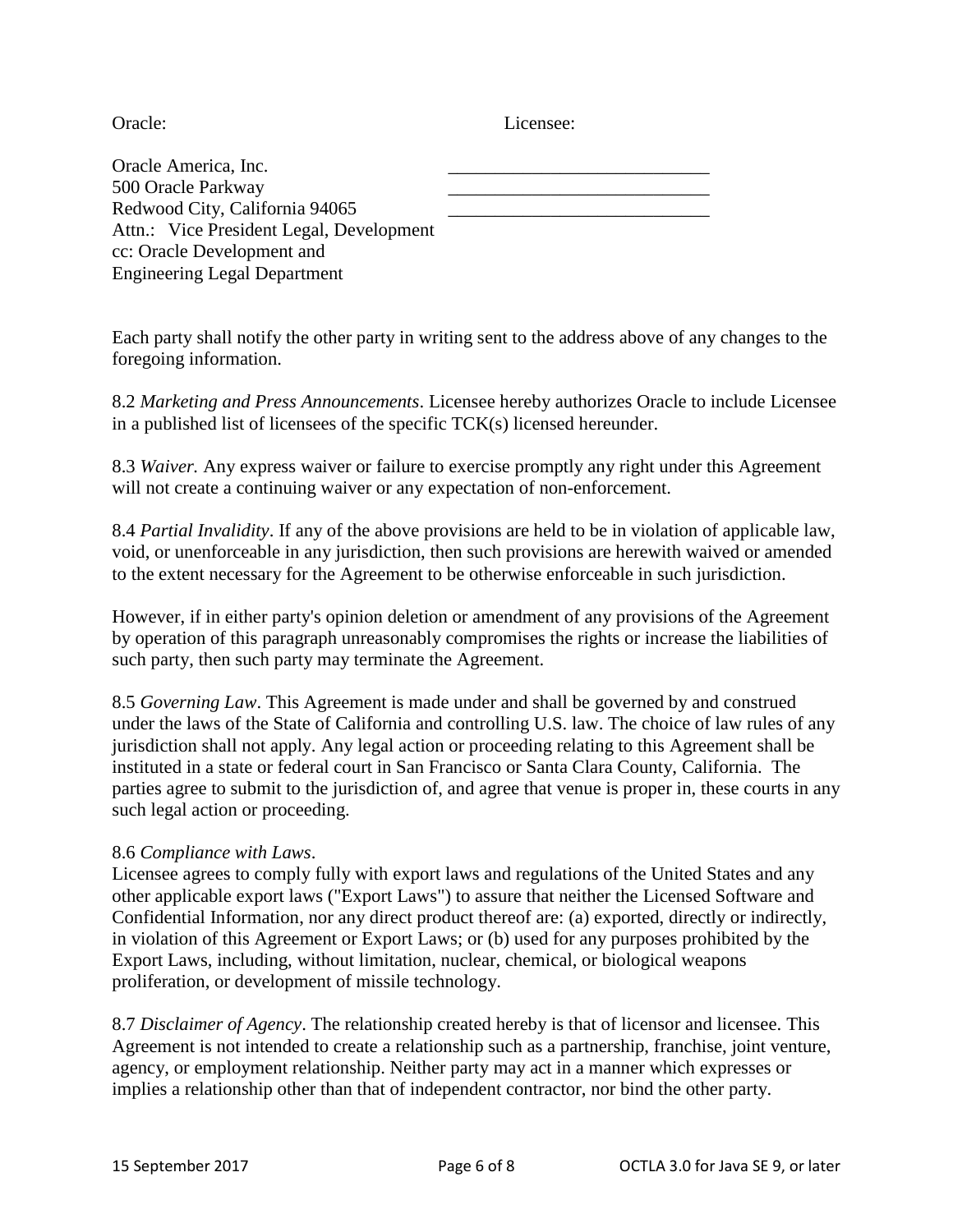Licensee hereby waives the benefit of any laws dealing with the establishment and regulation of franchises.

8.8 *Assignment*. Licensee may not assign or otherwise transfer any of its rights or obligations under this Agreement (whether by operation of law, merger, change of control, or otherwise), without the prior written consent of Oracle. Any assignment or transfer in breach of this Section shall be void.

8.9. *U.S. Government End Users.* Licensed Software and/or documentation delivered to U.S. Government end users are "commercial computer software" pursuant to the applicable Federal Acquisition Regulation and agency-specific supplemental regulations. As such, use, duplication, disclosure, modification, and adaptation of the Licensed Software and/or documentation shall be subject to the license terms and license restrictions set forth in this agreement. No other rights are granted to the U.S.

8.10 *Complete Understanding*. This Agreement and the Exhibits hereto constitute and express the final, complete and exclusive agreement and understanding between the parties with respect to its subject matter and supersede all prior or contemporaneous communications, representations or agreements, whether written or oral, with respect to the subject matter hereof. No terms of any purchase order or similar document issued by Licensee shall be deemed to add to, delete or modify the terms and conditions of this Agreement. This Agreement may not be modified amended, rescinded, canceled or waived, in whole or part, except by a written instrument signed by the authorized representatives of the parties.

**IN WITNESS WHEREOF,** the parties have caused this Agreement to be executed by their duly authorized representatives.

| Oracle America, Inc.            |        |
|---------------------------------|--------|
| $\rm\,By:$                      |        |
| Name:                           |        |
| (Print or Type) (Print or Type) |        |
| Title:                          | Title: |
| Date:                           | Date:  |

Individual Licensees Participating in a Common Project:

|                                                                                                                                                                                                                                                                                                                                                                                                                                                                                        | $\mathbf{By:}$ $\qquad \qquad \mathbf{By:}$                                                                                                                                                                                         |  |
|----------------------------------------------------------------------------------------------------------------------------------------------------------------------------------------------------------------------------------------------------------------------------------------------------------------------------------------------------------------------------------------------------------------------------------------------------------------------------------------|-------------------------------------------------------------------------------------------------------------------------------------------------------------------------------------------------------------------------------------|--|
|                                                                                                                                                                                                                                                                                                                                                                                                                                                                                        | Name: <u>Name:</u> Name: Name: Name: Name: Name: Name: Name: Name: Name: Name: Name: Name: Name: Name: Name: Name: Name: Name: Name: Name: Name: Name: Name: Name: Name: Name: Name: Name: Name: Name: Name: Name: Name: Name: Name |  |
|                                                                                                                                                                                                                                                                                                                                                                                                                                                                                        |                                                                                                                                                                                                                                     |  |
|                                                                                                                                                                                                                                                                                                                                                                                                                                                                                        | Date: Date: Date: Date:                                                                                                                                                                                                             |  |
|                                                                                                                                                                                                                                                                                                                                                                                                                                                                                        |                                                                                                                                                                                                                                     |  |
| $\text{License:} \qquad \qquad \text{License:} \qquad \qquad \text{License:} \qquad \qquad \text{License:} \qquad \qquad \text{License:} \qquad \qquad \text{License:} \qquad \qquad \text{License:} \qquad \qquad \text{License:} \qquad \qquad \text{License:} \qquad \qquad \text{License:} \qquad \qquad \text{License:} \qquad \qquad \text{License:} \qquad \qquad \text{License:} \qquad \qquad \text{License:} \qquad \qquad \text{License:} \qquad \qquad \text{License:} \q$ |                                                                                                                                                                                                                                     |  |
|                                                                                                                                                                                                                                                                                                                                                                                                                                                                                        |                                                                                                                                                                                                                                     |  |
|                                                                                                                                                                                                                                                                                                                                                                                                                                                                                        |                                                                                                                                                                                                                                     |  |
| Title:                                                                                                                                                                                                                                                                                                                                                                                                                                                                                 |                                                                                                                                                                                                                                     |  |
| Date:                                                                                                                                                                                                                                                                                                                                                                                                                                                                                  | Date: $\qquad \qquad$                                                                                                                                                                                                               |  |